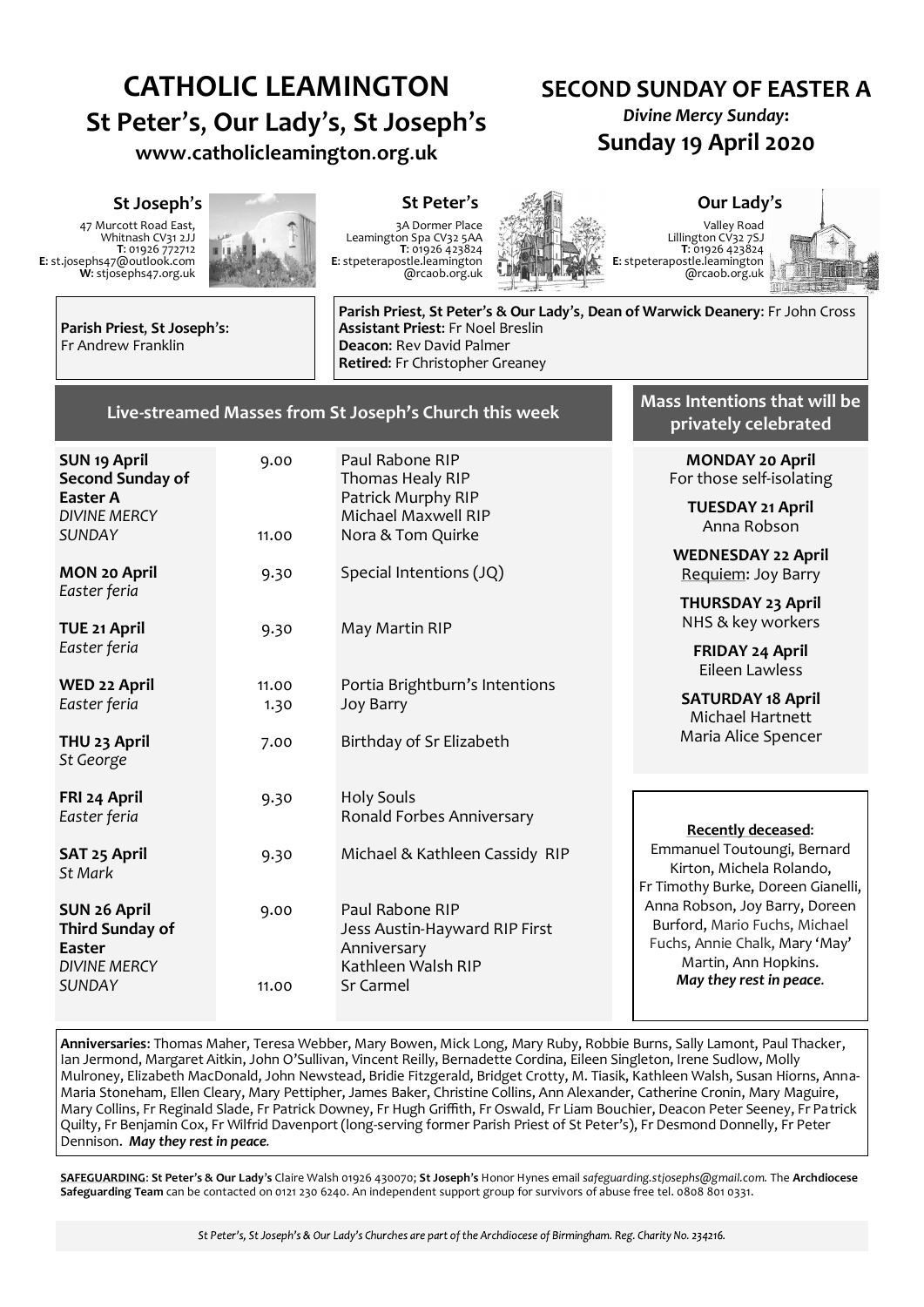# **CATHOLIC LEAMINGTON** : **Second Sunday of Easter A**, **19 April 2020**

#### **Dear Parishioners**

Without doubt the "lockdown" in response to the Coronavirus pandemic has tested every member of our society and every institution. After weeks spent in isolation during some of the most beautiful weather and verdant Spring growth, we are now required to embark on

an extended (yet necessary) curb on our freedom and way of life. Sadly there seems to be no end to the virulence of this disease which has closed down our society but, at the same time, has brought out some of the best in our society too.

The Easter weekend was for us all a very strange experience. The live-streamed Masses and services at St Joseph's have been a boon. Yet celebrating Mass in an empty church (and knowing many members of our congregation are watching) is surreal. On Holy Thursday I 'led' a reflection on the Stations of the Cross for children. I spent a lot of time preparing the material to do this in front of a camera. There was little feedback bar two people who said they watched it. I felt very odd delivering this reflection and very out of my depth.

The Triduum services of Holy Thursday, the Last Supper, Good Friday and the Easter Vigil in a way realised an aspiration to celebrate these main events together. Pre-lockdown, the Liturgy Committee for St Peter's and Our Lady's discussed a joint service at Our Lady's for Maundy Thursday. In the end this wasn't to be, yet there was even better because we celebrated this important moment of our faith as three churches together. At one stage I imagined using the twelve feet of six shop mannequins for the washing of the feet. Thankfully this was one idea that did not reach fruition!

The Triduum is heavily weighted in text but there is also plenty of opportunity for highlighting our Christian symbols. On Thursday the Eucharist is a day of priesthood, service and the institution of the Eucharist. Fr Andy sourced a loaf of bread and some grapes, filled a decanter and draped the priest's stole to provide a visual message to Mass. On Good Friday the big crucifix was a visual image for us to venerate. We asked each parishioner to venerate their crucifix at home as well as to 'attend' the Service in the church. The Easter Vigil always starts with the Easter fire. You could not see it but many heard the fire alarm going off, caused by the smoke in the confined space of the Narthex. Fr Andy was pleased to know the alarm worked! The Paschal candle brought light into the darkness of the church and the readings opened our minds to the story of our faith. The font and water were blessed. In the modern design of St Joseph's this worked so well as it is situated on the altar – a constant reminder that it is through our Baptism that we have received the gift of eternal life and become members of God's kingdom. On Easter Sunday we renewed our Baptismal promises and celebrated the joy of the resurrection. It felt wonderful, but odd, because our Alleluias were not returned by the congregation!

I am very grateful to Fr Andy that he has shared the benefits of St Joseph's web-streaming with Our Lady's/St Peter's. I was amazed that families situated overseas were watching our humble Masses. The messages I received through the website showed that these were mostly former parishioners. The experience brought them close in a way which was previously impossible. It suggests to me that web-streaming is going to become an important aspect in the future of the church: for example where people cannot attend because of illness or isolation, where they cannot travel and for many other reasons. Investing in the equipment to set up web-streaming is a necessary expense. But so too is computerisation for the elderly and those members of our population who do not have the internet.

Every blessing, Fr John.

# **St Joseph**'**s**

**Alf Woodward RIP**



**Thank you**: On behalf of myself and Fr Ramunas a sincere thank you for all your cards and gifts over the Easter weekend. It is much appreciated especially at these uncertain times.

**Cllr Bernard Kirton RIP**: Cllr Kirton's family have been in touch and there will be an online Memorial Mass for the late Cllr Bernard Kirton on Tuesday 28 April at 7.00 pm. Please go to MCN Media, Warwickshire Churches, St Joseph's Whitnash or the Live-streaming link on [www.stjosephs47.org.uk](http://www.stjosephs47.org.uk/) to attend the Mass. Cllr Kirton amongst many other roles in our community was a Governor of St Joseph's School for 35 years.

**The Parish Office** is closed until further notice. For anything urgent please leave a message on the answerphone 01926 772712 or email st.josephs47@outlook.com for Fr Andy.

**Offertory envelopes**, contributions, Mass Intentions and 200 Club subscriptions can be put through the letterbox.

**E**-**news**: Please do sign up for the Catholic Leamington Newsletter via Mailchimp on Twitter, Facebook, the parish or Deanery website http://warwick-[catholicdeanery.org.uk/newsletter](https://eur01.safelinks.protection.outlook.com/?url=http%3A%2F%2Fwarwick-catholicdeanery.org.uk%2Fnewsletter-sign-up%2F&data=02%7C01%7C%7C721285f1bfe64a92393d08d7a351cd53%7C84df9e7fe9f640afb435aaaaaaaaaaaa%7C1%7C0%7C637157444038479073&sdata=wJyzCzyquvWm6KYBMn)-sign-up/

**Sick of the Parish**: Giovanni Allurlino, Edward Behan, Mary Craig, Mario Fasi, Ashley Gurney, Edna Hale, Eileen Hiorns, Jo Holleron, Estelle Holmes, John Ireson, David Kendall, Mist Johnson, Antonina La Spisa, Nathaniel Manning, Kate Miles, Brian Murray, Paula Newton, Fr Malcolm Prince, Ann Reilly, Marie Robinson, Patricia Robinson, Peggy Rowlands, Marjorie Smedley, Luke Sweeney, Terena Tam, Terry Tam, Anna Tye, George Wall, Elizabeth Weston, Peter Wright & all those at home, or in the nursing homes & hospitals of the parishes. **Lord Jesus, watch over all who suffer and are in pain. Bless all who care for them. Amen.**